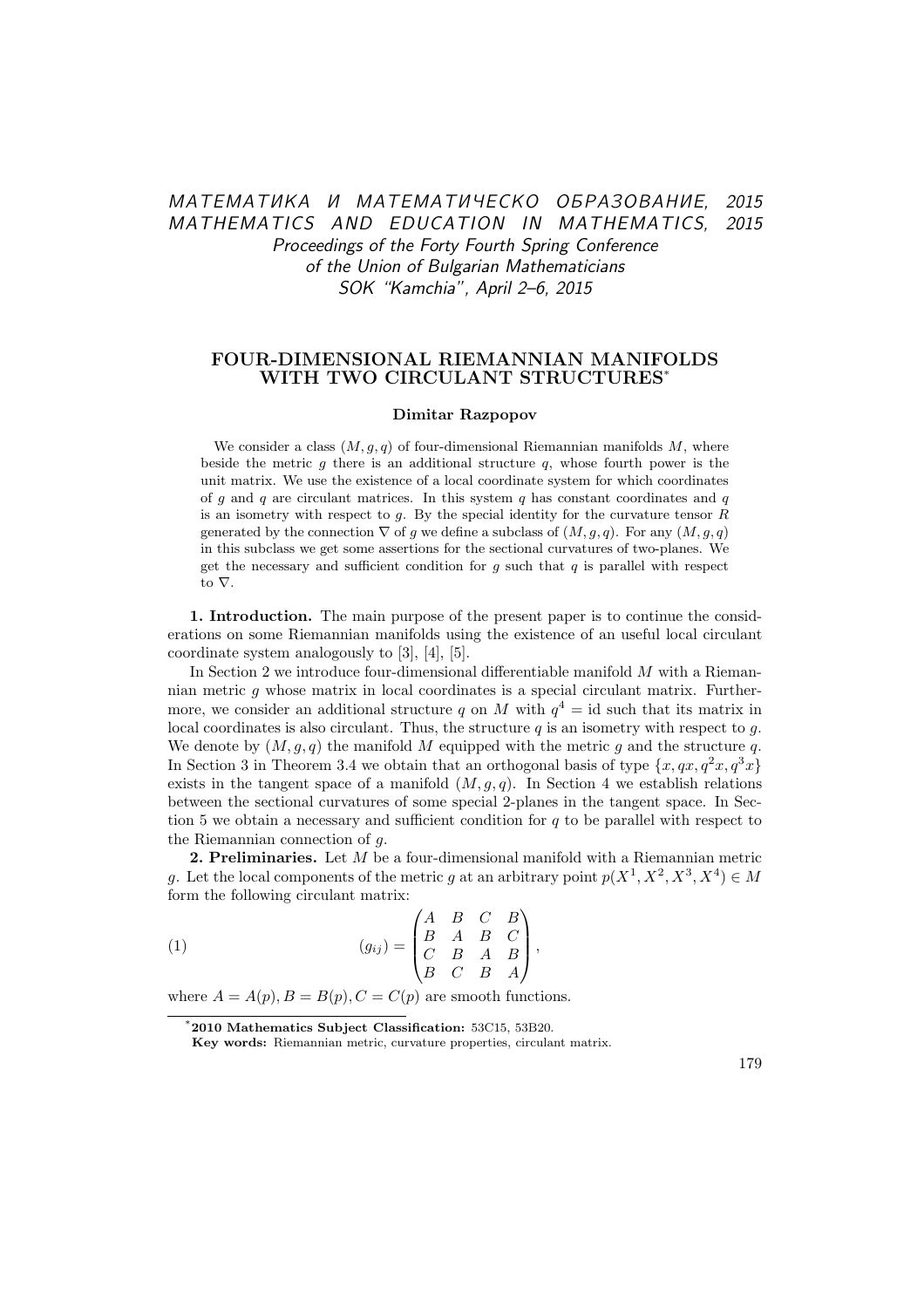We suppose

$$
(2) \t\t 0 < B < C < A .
$$

Then the conditions to be a positive definite metric  $q$  are satisfied:

$$
A > 0, \quad \begin{vmatrix} A & B \\ B & A \end{vmatrix} = (A - B)(A + B) > 0,
$$
  
\n
$$
\begin{vmatrix} A & B & C \\ B & A & B \\ C & B & A \end{vmatrix} = (A - C) (A(C + A) - 2B^2) > 0,
$$
  
\n
$$
\begin{vmatrix} A & B & C & B \\ B & A & B & C \\ C & B & A & B \\ B & C & B & A \end{vmatrix} = (A - C)^2 ((A + C)^2 - 4B^2) > 0.
$$

We denote by  $(M, g)$  the manifold M equipped with the Riemannian metric g defined by  $(1)$  with conditions  $(2)$ .

Let q be an endomorphism in the tangent space  $T_pM$  of the manifold  $(M, g)$ . We suppose the local coordinates of  $q$  are given by the circulant matrix

(3) 
$$
(q_i^s) = \begin{pmatrix} 0 & 1 & 0 & 0 \\ 0 & 0 & 1 & 0 \\ 0 & 0 & 0 & 1 \\ 1 & 0 & 0 & 0 \end{pmatrix}.
$$

Then  $q$  satisfies

(4) 
$$
q^4 = \text{id}, \qquad q^2 \neq \pm \text{id}.
$$

We denote by  $(M, g, q)$  the manifold  $(M, g)$  equipped with the structure q, defined by (3).

Further,  $x, y, z, u$  will stand for arbitrary elements of the algebra on the smooth vector fields on M or vectors in the tangent space  $T_pM$ . The Einstein summation convention is used, the range of the summation indices being always  $\{1, 2, 3, 4\}.$ 

From (1) and (3) we get immediately the following

**Theorem 2.1.** The structure q of the manifold  $(M, g, q)$  is an isometry with respect to the metric g, i.e.

$$
(5) \t\t g(qx, qy) = g(x, y).
$$

#### 3. Orthogonal q-bases of  $T_pM$ .

**Definition 3.1.** A basis of type  $\{x, qx, q^2x, q^3x\}$  of  $T_pM$  is called a *q-basis*. In this case we say that the vector x induces a q-basis of  $T_pM$ .

Obviously, we have the following

**Proposition 3.2.** A vector  $x = (x^1, x^2, x^3, x^4)$  induces a q-basis of  $T_pM$  if and only if

$$
\left( 6\right)
$$

 $(x^{1}-x^{3})^{2}+(x^{2}-x^{4})^{2}\Big)\Big((x^{1}+x^{3})^{2}-(x^{2}+x^{4})^{2}\Big)\neq 0$ **Proof.** If  $x = (x^1, x^2, x^3, x^4) \in T_pM$ , then  $qx = (x^2, x^3, x^4, x^1)$ ,

 $q^2x = (x^3, x^4, x^1, x^2), q^3x = (x^4, x^1, x^2, x^3)$ . The determinant of coordinates of the vectors  $x, qx, q^2x, q^3x$  is just the left side of (6). The vectors  $x, qx, q^2x, q^3x$  are linearly 180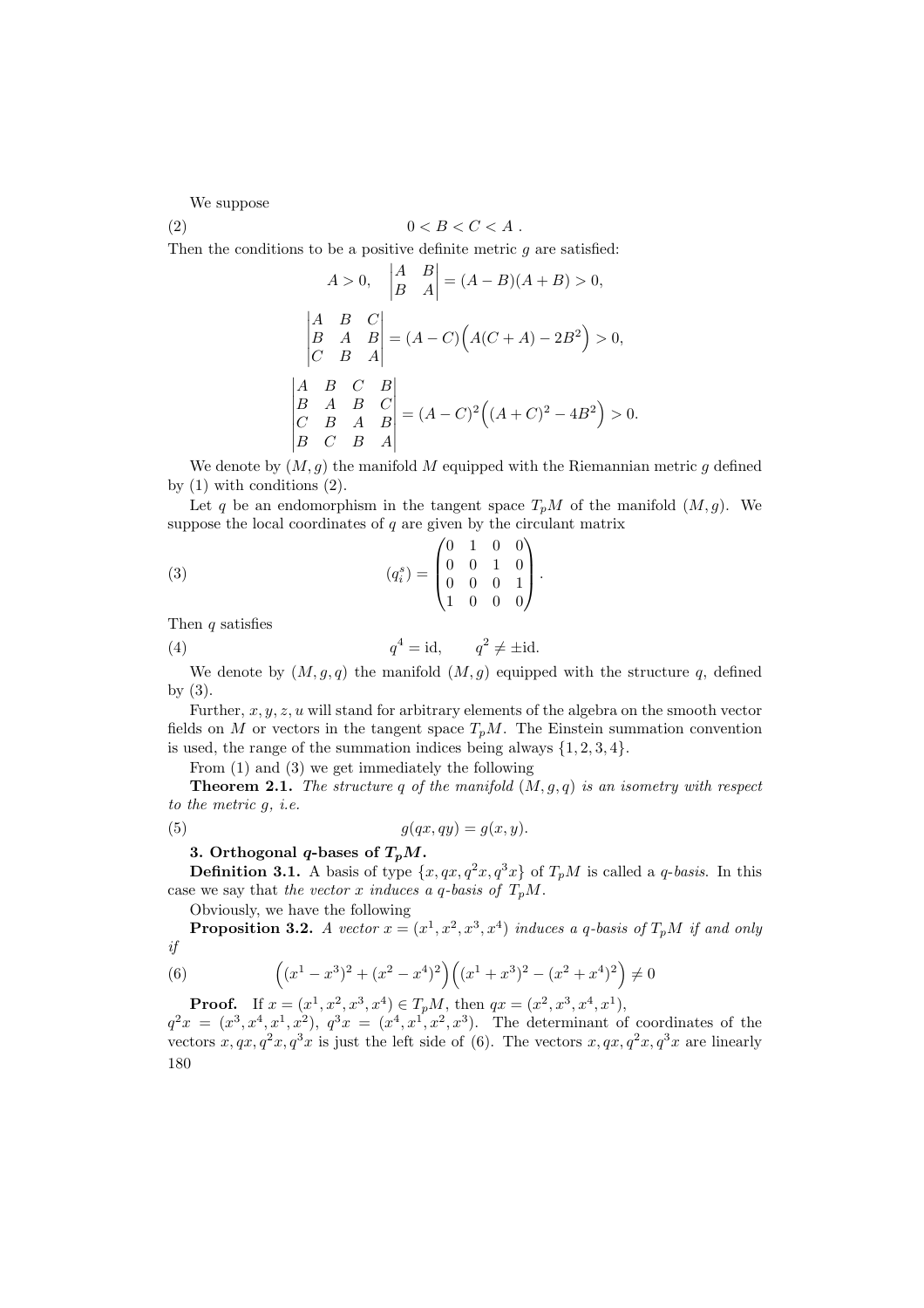independent which imply  $(6)$ .  $\square$ 

**Theorem 3.3.** If  $x = (x^1, x^2, x^3, x^4)$  induces a q-basis of  $T_pM$ , then for the angles  $\frac{\lambda(x, qx)}{\lambda(x, qx)}, \frac{\lambda(x, q^2x)}{\lambda(qx, q^2x)}, \frac{\lambda(qx, q^3x)}{\lambda(x, q^3x)}$  and  $\frac{\lambda(q^2x, q^3x)}{\lambda(q^2x, q^3x)}$  we have

$$
\textstyle \dot{\curlywedge}(x,qx)=\dot{\curlywedge}(qx,q^2x)=\dot{\curlywedge}(x,q^3x)=\dot{\curlywedge}(q^2x,q^3x),\quad \dot{\curlywedge}(x,q^2x)=\dot{\curlywedge}(qx,q^3x).
$$

**Proof.** Evidently from (5) we have  $g(q^3x, q^3y) = g(q^2x, q^2y) = g(qx, qy) = g(x, y)$ . Then from the well known formula

$$
\cos \xi(x, y) = \frac{g(x, y)}{\sqrt{g(x, x)}\sqrt{g(y, y)}}
$$

we get  $\cos \xi(x, qx) = \cos \xi(qx, q^2x) = \cos \xi(x, q^3x) = \cos \xi(q^2x, q^3x)$  and  $\cos \xi(x, q^2x) = \cos \xi(qx, q^3x).$ 

**Theorem 3.4.** Let x induce a q-basis in  $T_pM$  of a manifold  $(M, g, q)$ . Then there exists an orthogonal q-basis  $\{x, qx, q^2x, q^3x\}$  in  $T_pM$ .

**Proof.** Let  $\{x, qx, q^2x, q^3x\}$  be a q-basis in  $T_pM$  of a manifold  $(M, g, q)$ . Then the triples of vectors  $\{x, qx, q^2x\}$ ;  $\{x, qx, q^3x\}$ ;  $\{x, q^2x, q^3x\}$ ;  $\{qx, q^2x, q^3x\}$  form four congruent pyramids. We consider for example one of them formed by  $\{x, qx, q^2x\}$ . Its first face is isosceles triangle with angles  $\angle(x, qx) = \varphi, \frac{\pi - \varphi}{\alpha}$  $\frac{-\varphi}{2}, \frac{\pi-\varphi}{2}$  $\frac{1}{2}$ . Its second face is isosceles triangle with angles  $\zeta(qx, q^2x) = \varphi, \frac{\pi - \varphi}{\alpha}$  $\frac{-\varphi}{2}, \frac{\pi-\varphi}{2}$  $\frac{r}{2}$ . Its third face is isosceles triangle with angles  $\zeta(x,q^2x) = \theta$ ,  $\frac{\pi-\theta}{2}$  $\frac{-\theta}{2}, \frac{\pi-\theta}{2}$  $\frac{1}{2}$ . The fourth face is isosceles triangle with angles  $\angle(x-qx, q^2x-qx) = \phi$ ,  $\frac{\pi-\phi}{2}$  $\frac{-\phi}{2}$  and  $\frac{\pi-\phi}{2}$ . From the Cosine Rule applied to the fourth side and from (5) we get

$$
2g(x, x)(1 - \cos \theta) = 4g(x, x)(1 - \cos \varphi)\cos \phi,
$$

and then

$$
\cos \phi = \frac{1 - 2\cos\varphi + \cos\theta}{2(1 - \cos\varphi)}.
$$

From the above and  $-1 < \cos \phi < 1$  we find

$$
4\cos\varphi - \cos\theta < 3.
$$

The angles  $\varphi = \frac{\pi}{2}$  $\frac{\pi}{2}, \theta = \frac{\pi}{2}$  $\frac{\pi}{2}$  satisfy the above inequality. Having in mind Theorem 3.3 we prove that there exists an orthogonal q-basis in  $T_nM$ .

4. Curvature properties of  $(M, g, q)$ . Let  $\nabla$  be the Riemannian connection of g for a manifold  $(M, g, q)$ . Let R be the curvature tensor field of  $\nabla$  of type  $(0, 4)$ , and R satisfies the identity

(7) 
$$
R(x, y, qz, qu) = R(x, y, z, u).
$$

We note, that by identities like  $(7)$  in [1], [2] the subclass of almost complex manifolds with Norden metric and the subclass of almost Hermitian manifolds respectively have been defined.

The sectional curvature  $\mu$  of 2-plane  $\{x, y\}$  from  $T_pM$  is expressed by the formula [6]

(8) 
$$
\mu(x,y) = \frac{R(x,y,x,y)}{g(x,x)g(y,y) - g^2(x,y)}.
$$

**Theorem 4.1.** Let  $(M, g, q)$  be a manifold with property (7). Let x induce a q-basis 181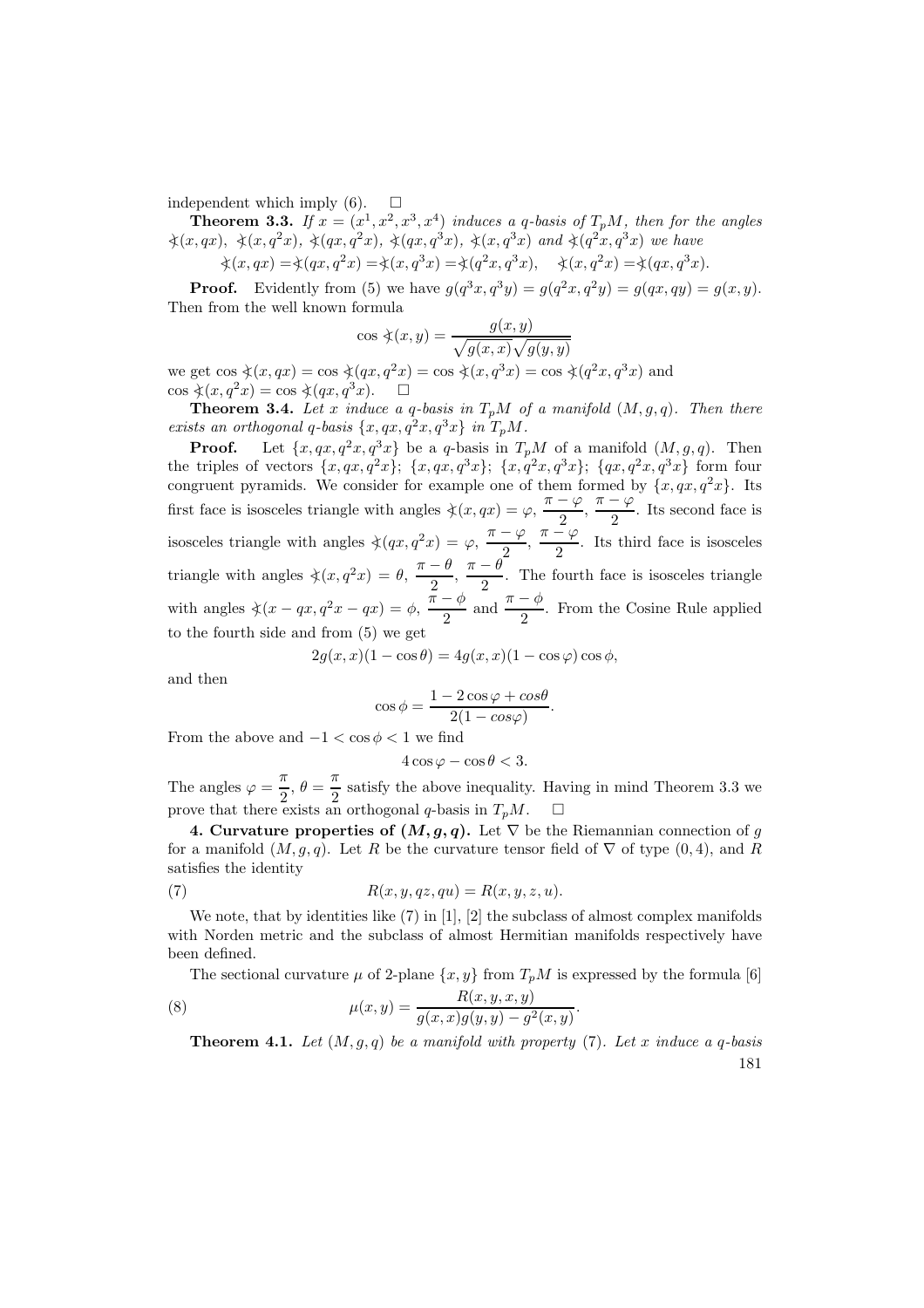in  $T_nM$ . Then for the sectional curvature  $\mu$  of 2-planes we have

(9) 
$$
\mu(x, qx) = \mu(qx, q^2x) = \mu(q^2x, q^3x) = \mu(q^3x, x),
$$

(10) 
$$
\mu(x, q^2x) = \mu(qx, q^3x) = 0.
$$

Proof. From (7) we find

(11) 
$$
R(x, y, z, u) = R(x, y, qz, qu) = R(x, y, q^{2}z, q^{2}u) = R(x, y, q^{3}z, q^{3}u).
$$

In (11) we substitute

- 1) u for  $qx, y$  for  $qx$  and z for x;
- 2) z for x, y for  $q^2x$  and u for  $q^2x$ ;
- 3) z for x, y for  $q^3x$  and u for  $q^3x$

and obtain respectively

(12) 
$$
R(x, qx, x, qx) = R(x, qx, qx, q2x) = R(x, qx, q2x, q3x) = R(x, qx, q3x, qx),
$$

(13) 
$$
R(x, q^{2}x, x, q^{2}x) = R(x, q^{2}x, qx, q^{3}x) = R(x, q^{2}x, q^{2}x, x) = R(x, q^{2}x, q^{3}x, x),
$$

(14) 
$$
R(x, q^{3}x, x, q^{3}x) = R(x, q^{3}x, qx, x) = R(x, q^{3}x, q^{2}x, x) = R(x, q^{3}x, q^{3}x, q^{2}x).
$$

Using (12), (14) and (8) we get (9) and using (13) and (8) we get (10).  $\Box$ 

We see that every 2-plane  $\{x, qx\} \in T_pM$  has only two q-bases  $\{x, qx\}$  or  $\{-x, -qx\}$ . So the sectional curvature  $\mu$  of  $\{x, qx\}$  is a function of the  $\frac{\lambda}{x}(x, qx) = \varphi$ , i.e.  $\mu(x, qx) =$  $\mu(\varphi)$ .

**Proposition 4.2.** Let  $(M, g, q)$  be a manifold with property (7) and u induce a qbasis in  $T_pM$ . If  $\{x,qx,q^2x,q^3x\}$  is an orthonormal q-basis in  $T_pM$ , then the sectional curvature satisfies

(15) 
$$
\mu(\varphi) = \frac{1}{1 - \cos^2 \varphi} \mu(\frac{\pi}{2}),
$$

where  $\varphi = \dot{\chi}(u, qu)$ .

**Proof.** Let  $u = \alpha x + \beta qx + \gamma q^2 x + \delta q^3 x$ , where  $\alpha, \beta, \gamma, \delta \in \mathbb{R}$ . Then  $qu =$  $\delta x + \alpha qx + \beta q^2x + \gamma q^3x$ ,  $q^2u = \gamma x + \delta qx + \alpha q^2x + \beta q^3x$  and  $q^3u = \beta x + \gamma qx + \delta q^2x + \alpha q^3x$ . We calculate

(16) 
$$
\cos \varphi = \alpha \beta + \alpha \delta + \beta \gamma + \delta \gamma; \qquad \cos \theta = 2\alpha \gamma + 2\beta \delta,
$$

where  $\theta = \frac{\lambda}{u}, q^2u$ . Then using the linear properties of the curvature tensor R and having in mind  $(12)–(14)$ , we obtain

(17) 
$$
R(u, qu, u, qu) = \left( (\alpha^2 + \gamma^2 - 2\beta\delta)^2 + (\beta^2 + \delta^2 - 2\gamma\alpha)^2 + 2(\alpha^2 + \gamma^2 - 2\beta\delta)(\beta^2 + \delta^2 - 2\gamma\alpha) \right) R(x, qx, x, qx).
$$

From (16) we get

(18) 
$$
(1 - \cos \theta)^2 R(u, qu, u, qu) = ((\alpha^2 + \gamma^2 - 2\beta \delta)^2 + (\beta^2 + \delta^2 - 2\gamma \alpha)^2 + 2(\alpha^2 + \gamma^2 - 2\beta \delta)(\beta^2 + \delta^2 - 2\gamma \alpha) R(x, qx, x, qx)
$$

We substitute (17) and (18) in (8) and obtain (15).  $\Box$ 

## 5. Parallelity of the circulant structure q.

**Theorem 5.1.** Let  $\nabla$  be the Riemannian connection of g of a manifold  $(M, g, q)$ . Then the structure q is parallel with respect to the Riemannian connection  $\nabla$  if and only 182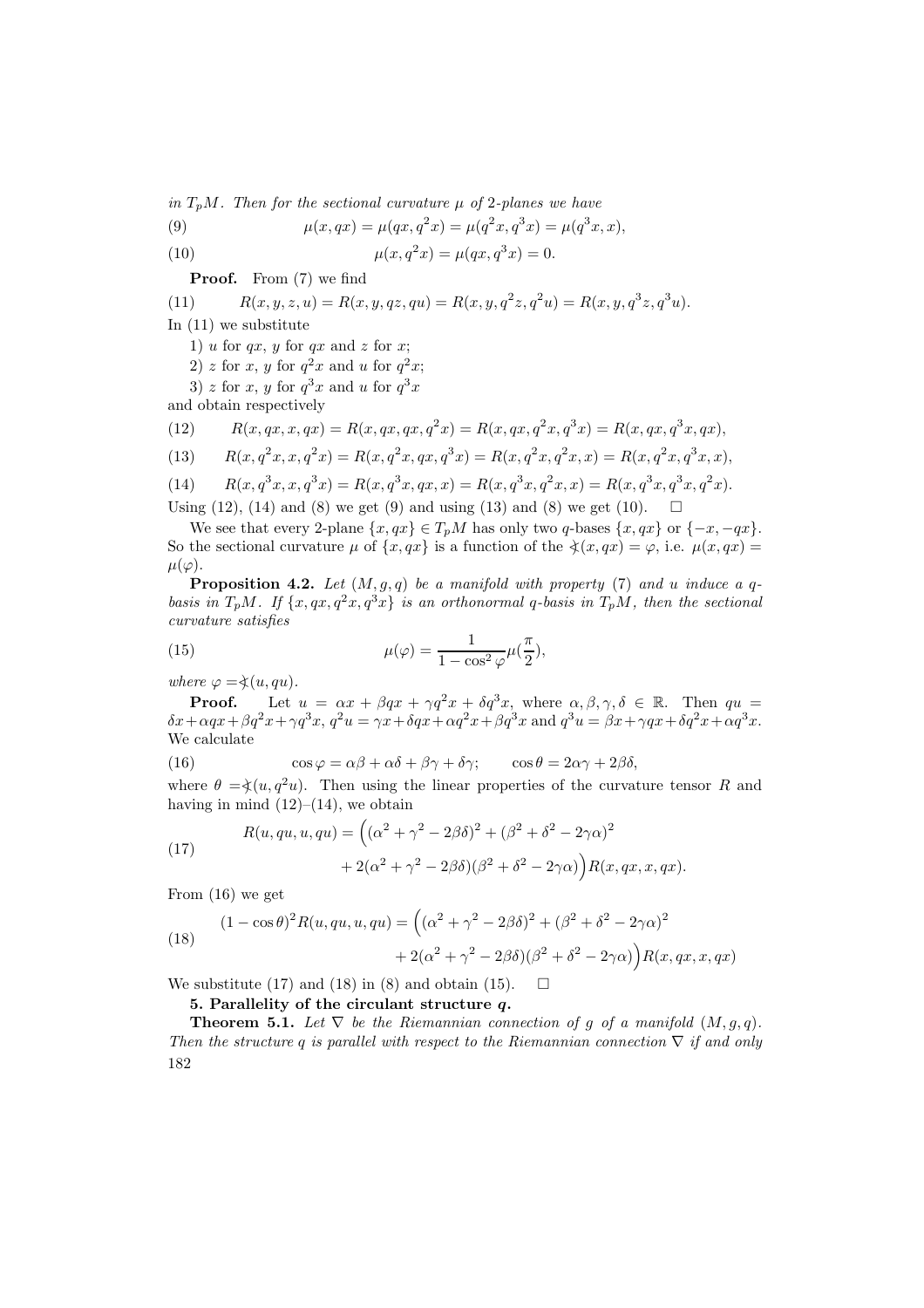(19)  $\text{grad}A = (\text{grad}C)q^2$ ,  $2\text{grad}B = (\text{grad}C)(q+q^3)$ ,

where  $gradA$ ,  $gradB$  and  $gradC$  are gradients of the functions  $A$ ,  $B$  and  $C$ .

**Proof.** Let the structure q be parallel with respect to the Riemannian connection  $\nabla$ of a manifold  $(M, g, q)$ , i.e.  $\nabla q = 0$ . Let  $\Gamma_{ij}^s$  be the Christoffel symbols of  $\nabla$ . If  $\nabla q = 0$ , then

 $s_{ik}^s q_j^k = \Gamma_{ij}^k q_k^s.$ 

(20)  $\nabla_i q_j^s = \partial_i q_j^s + \Gamma_{ik}^s q_j^k - \Gamma_{ij}^k q_k^s = 0.$ 

From  $(3)$  and  $(20)$  we get

 $(21)$ 

if

We denote

(22) 
$$
A_i = \frac{\partial A}{\partial X^i}, \quad B_i = \frac{\partial B}{\partial X^i}, \quad C_i = \frac{\partial C}{\partial X^i},
$$

where  $A, B$  and  $C$  are the functions from  $(1)$ .

We find the inverse matrix of  $(g_{ij})$  as follows:

(23) 
$$
(g^{ij}) = \frac{1}{D} \begin{pmatrix} \overline{A} & \overline{B} & \overline{C} & \overline{B} \\ \overline{B} & \overline{A} & \overline{B} & \overline{C} \\ \overline{C} & \overline{B} & \overline{A} & \overline{B} \\ \overline{B} & \overline{C} & \overline{B} & \overline{A} \end{pmatrix}, \qquad D = (A - C)((A + C)^2 - 4B^2),
$$

where  $\overline{A} = A(A+C) - 2B^2$ ,  $\overline{B} = B(C-A)$ ,  $\overline{C} = 2B^2 - C(A+C)$ .

Using  $(1)$ ,  $(3)$ ,  $(21)$ – $(23)$  and the well known identities

(24) 
$$
2\Gamma_{ij}^s = g^{as}(\partial_i g_{aj} + \partial_j g_{ai} - \partial_a g_{ij}),
$$

after a long computation we get the following system:

$$
A_4 - B_1 + B_3 - C_2 = 0,
$$
  
\n
$$
A_4 + B_1 - B_3 - C_2 = 0,
$$
  
\n
$$
2A_2 + A_4 - 3B_1 - B_3 + C_2 = 0,
$$
  
\n
$$
A_3 + B_2 - B_4 - C_1 = 0,
$$
  
\n
$$
A_3 - B_2 + B_4 - C_1 = 0,
$$
  
\n
$$
A_2 - B_1 + B_3 - C_4 = 0,
$$
  
\n
$$
A_2 + B_1 - B_3 - C_4 = 0,
$$
  
\n
$$
A_4 - B_1 + 3B_3 + C_2 + 2C_4 = 0,
$$
  
\n
$$
A_2 + 2A_4 - 3B_1 - B_3 + C_4 = 0,
$$
  
\n
$$
A_2 + 2A_4 - B_1 - 3B_3 + C_4 = 0,
$$
  
\n
$$
A_1 + 2A_3 - 3B_2 - B_4 + C_3 = 0,
$$
  
\n
$$
A_1 - B_2 + B_4 - C_3 = 0,
$$
  
\n
$$
A_1 - B_2 - 3B_4 + C_1 + 2C_3 = 0,
$$
  
\n
$$
A_1 - B_2 - 3B_4 + C_1 + C_3 = 0,
$$
  
\n
$$
A_1 - B_2 - 3B_4 + C_1 = 0,
$$
  
\n
$$
A_2 - B_1 - 3B_3 + 2C_2 + C_4 = 0.
$$

183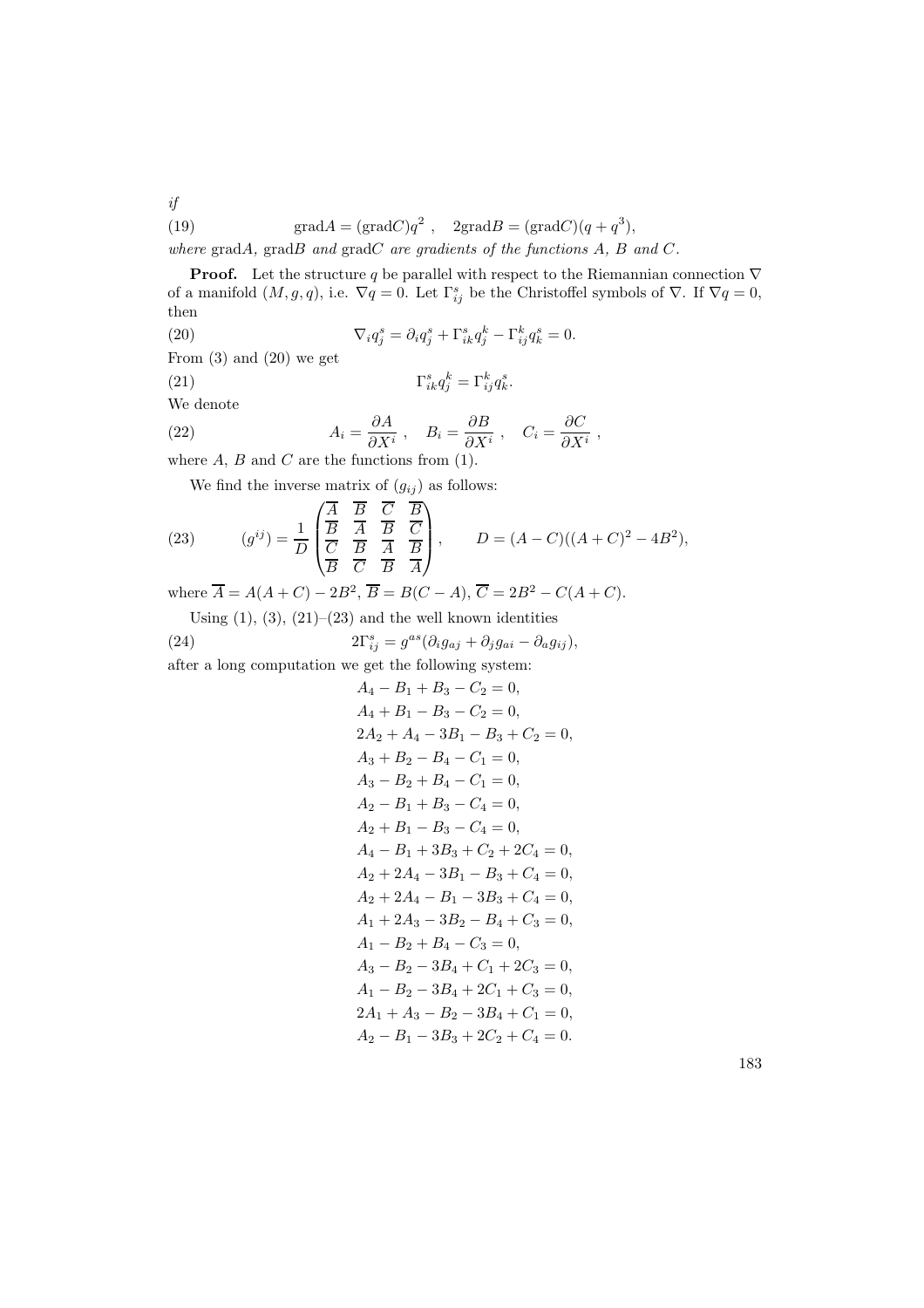The last system implies

$$
A_1 = C_3
$$
,  $A_2 = C_4$ ,  $A_3 = C_1$ ,  $A_4 = C_2$ ,  $B_1 = B_3$ ,

(25)  $B_2 = B_4$ ,  $2B_1 = C_4 + C_2$ ,  $2B_2 = C_1 + C_3$ .

Then we obtain that (19) is valid.

Inversely, let (19) be valid. We can verify that (25) is valid, too. The identities (25) imply (21) and consequently (20) is true. So  $\nabla q = 0$ .  $\Box$ 

**Proposition 5.2.** Let  $(M, g, q)$  be a manifold with parallel structure q with respect of g. Then  $(M, g, q)$  is a manifold with property  $(7)$ .

**Proof.** The condition  $\nabla q = 0$  implies  $\nabla_i q_s^j = 0$ . The integrability condition of this system is

 $(26)$  R  $a_{jkl}^a q_a^s = R_{akl}^s q_j^a,$ where  $R_{jkl}^a$  are the local coordinates of R. From (26) we find (27)  $R_{ajkl}q_s^a = R_{sak}q_j^a.$ We get  $q_s^a$  are the local coordinates of  $q^3$ . So (27) implies

$$
R(q^3u, v, w, t) = R(u, qv, w, t)
$$

from which (7) follows. Then  $(M, g, q)$  has the property (7).  $\Box$ 

### **REFERENCES**

- [1] K. Gribachev, D. Mekerov, G. Djelepov. On the Geometry of Almost B-manifolds. C. R. Acad. Bulgare Sci., 38, 5 (1985), 563–566.
- [2] A. Gray. Curvature identities for Hermitian and almost Hermitian manifolds. Tohoku Mathematical Journal 28, 4 (1976), 601–612, doi:10.2748/tmj/1178240746.
- [3] G. Dzhelepov, I. Dokuzova, D. Razpopov. On a three-dimensional Riemannian manifold with an additional structure. Plovdiv Univ. Sci. Works – Math. 38 (2011), 17–27.
- [4] G. Dzhelepov, D. Razpopov, I. Dokuzova. Almost conformal transformation in a class of Riemannian manifolds. Proceedings of the Anniversary International Conference, Plovdiv, 2010, 125–128, arXiv:math.DG/1010.4975.
- [5] I. Dokuzova, D. Razpopov. On affine connections in a Riemannian manifold with a circulant metric and two circulant affinor structure. Math. and Education in Math., 40 (2011), 176–181, arXiv:math.DG/1010.5728.
- [6] K. Yano. Differential Geometry. New York, Pergamont press, 1965.
- [7] Carl D. Meyer. Matrix Analysis and Applied Linear Algebra. SIAM, ISBN 0-89871-454-0.

Dimitar Razpopov Department of Mathematics and Physics Agricultural University of Plovdiv 4000 Plovdiv, Bulgaria e-mail: dimitrerazpopov@hotmail.com

184